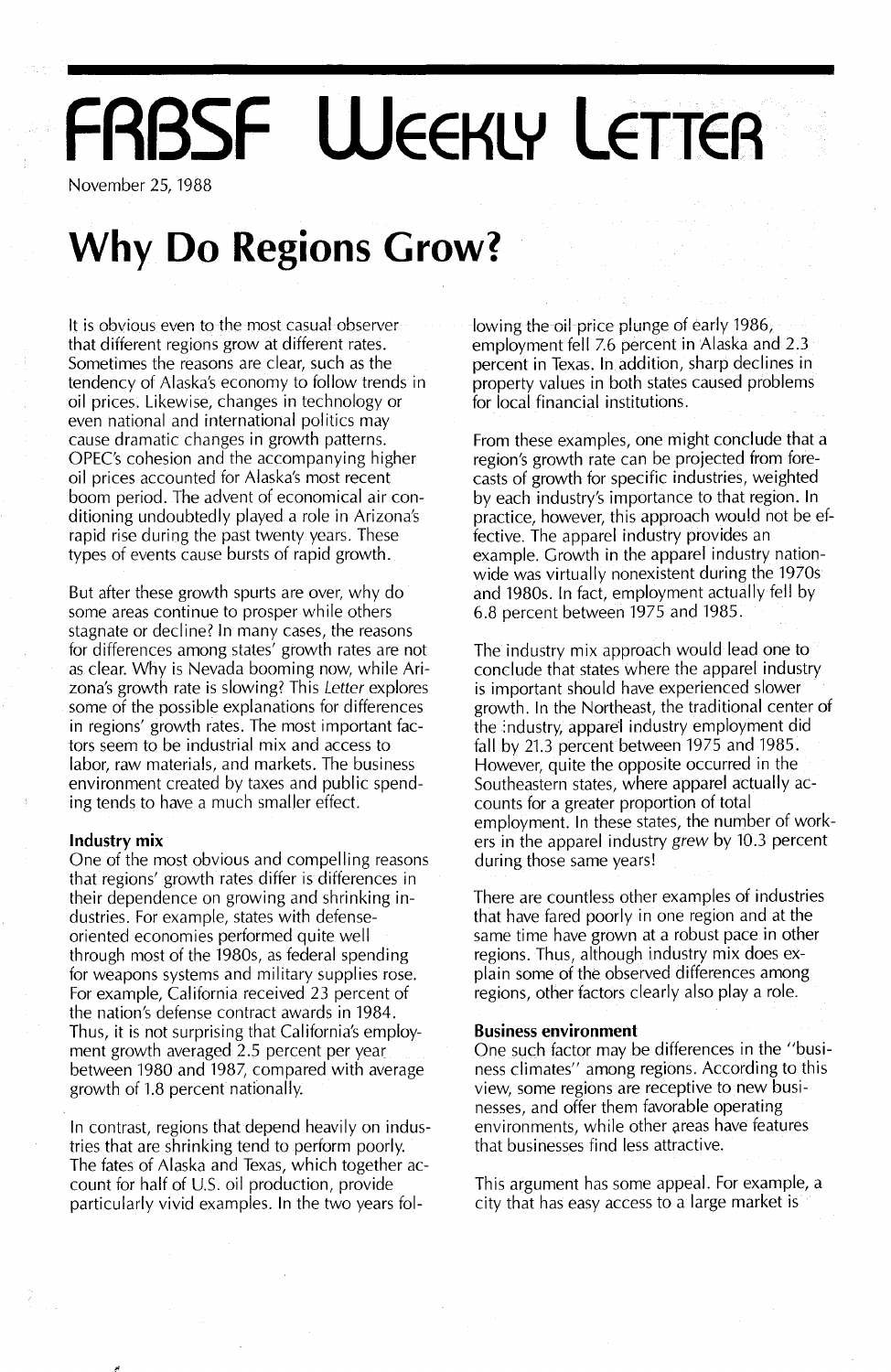## **FABSF**

likely to be an attractive location for many types of enterprises. A port, a railroad or major highway running through town, or an airport that is equipped to handle large cargo planes, can be an important asset for a firm that needs to transport supplies and finished products from one place to another. By the same token, an up-todate telecommunications infrastructure can be crucial for a financial company that seeks to service its accounts from a distance.

But one business environment may be attractive to some firms and not to others. This is why the published "business climate" rankings differ so much from each other. Different rankings place emphasis on different characteristics, some of which are attractive to some types of firms, and others of which are attractive to others.

Consider, for example, two manufacturing industries, aerospace and apparel. These industries are very different from each other, and consequently have very different needs. An aerospace firm would want to locate its plant in an area that has an adequate supply of highly-skilled and mechanically-trained workers, as well as highly educated engineers. A good educational system also would be important to such a firm because it ensures a future supply of well-educated workers. Production would be impossible without highly trained workers, and since production is relatively capital intensive, other issues, including taxes and labor and land costs, would be relatively less important.

Apparel manufacturing, in contrast, is highly labor intensive. Consequently, the cost of labor is a critical consideration for anyone seeking to set up an apparel manufacturing plant. A highlyskilled local work force is less critical than a work force that will work for low wages. Because profit margins are narrow, low land costs and low taxes also would be advantageous for apparel manufacturers.

#### **In** the eye of the beholder

These examples suggest that, although virtually all firms are interested in the characteristics of a region's labor force, the list of "desirable" characteristics varies depending on the production process. Morevover, other factors, including land costs, taxes, and public spending, are more important for some producers than they are for others.

These differences explain much of the wide disagreemeent among rankings of business climate. Some rankings place the greatest weight on costs. According to these rankings, the best places to locate are those with low labor and land costs, and low taxes. Other rankings place greater weight on the education and skill levels of workers, and on amenities which might make the location a desirable place in which to live. These rankings suggest that the best places to locate have educated work forces, well developed educational systems, and cultural and natural attributes that attract educated residents, even though such areas also tend to have higher labor and land costs, and high taxes. Thus, these two sets of priorities lead to rankings that are diametrically opposed to each other!

Economists who have studied the effects of taxes and government spending on business location decisions generally have found that these factors have little effect on the location decisions of firms. This is particularly true at the state level. There are too many other, more important differences among states. However, taxes and government spending patterns may be significant when firms are deciding among competing jurisdictions within a single metropolitan area, since land and labor costs vary less among such jurisdictions.

In general, however, these considerations suggest that there is no such thing as an ideal business climate. The characteristics that are attractive to some firms frequently are the same characteristics that deter others. In fact, Professor Skoro of Boise State University has compared regional economic projections based on various published business climate rankings with projections based only on the region's past economic growth. Skoro found that past growth yielded better forecasts than did any of the published business climate rankings.

This suggests that localities can have only a limited impact on the attractiveness of their locations to firms. They can spend tax dollars wisely, and minimize waste. A region with a well developed school system and a highly educated work force would do well to focus its recruiting efforts on industries that seek these characteristics. In contrast, a region with a relatively unskilled work force might be more successful if it concentrated on attracting firms for which low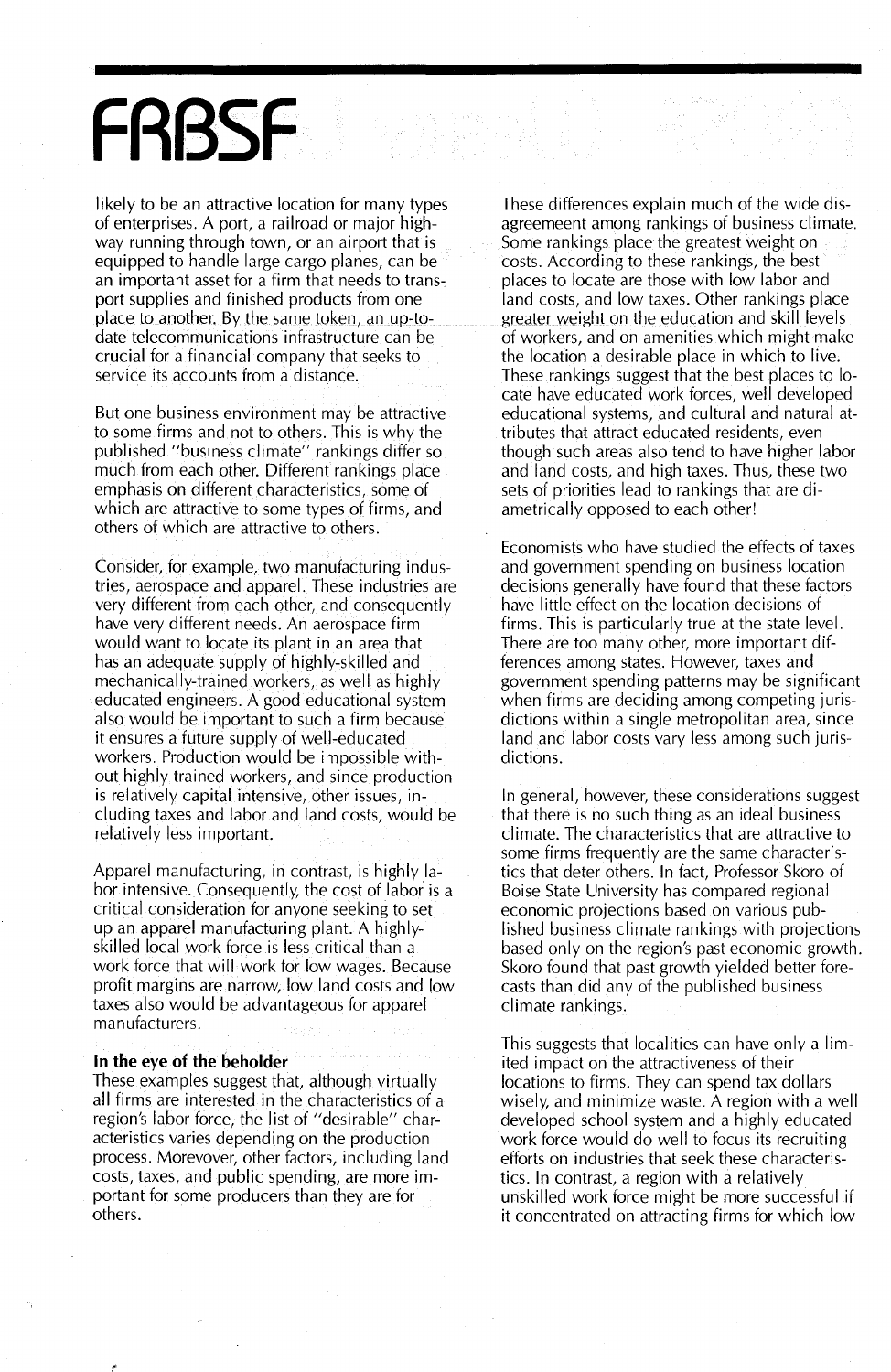costs are advantageous. Thus, the most effective economic development policies are likely to be those that focus on taking advantage of what the region already has to offer, rather than attempting to change the economic base of the area.

#### National economic growth

Another factor that affects economic growth in virtually all regions is the condition of the national economy. Regions tend to grow when the nation as a whole is growing. There are exceptions, such as Alaska, which has boom-bust cycles that seem to be completely uncorrelated with national cycles. Although most states' economies are associated with the nation's, the way in which that association manifests itself varies considerably from state to state.

One important difference is in the extent of "comovement." In essence, this describes the extent to which knowing about the national economy. provides information about the regional economy. A state with "high comovement" is one that follows the nation fairly closely. California is a good example of a high comovement state. That is, knowing that the national economy is experiencing a boom suggests that California probably is experiencing a boom as well. At the other end of the spectrum are "low comovement" states, such as Alaska. Even knowing exactly what is happening in the national economy does not provide a good picture of the condition of Alaska's economy. Most states fall between these two extremes, depending on the diversity and industry mix of their economies.

#### Population movements

Another factor that frequently is associated with

regional economic growth is population growth, but it is not always clear whether the population movements cause economic growth, or whether economic growth attracts population growth. In most cases, it probably works both ways.

It makes sense, for example, that a state experiencing rapid population growth would have a fast-growing economy. The economy of Arizona during the mid-1980s provides a vivid example of rapid economic growth associated with inmigration. As population grows, demand grows. Construction activity booms as demand for housing grows. In addition, the need to provide services to the larger population stimulates growth in such enterprises as grocery stores, restaurants, gas stations, and laundromats.

At the same time, a growing economy tends to attract migrants. During the oil boom years, people flocked to Texas and Alaska in search of jobs. Until recently, Arizona's rapidly growing economy provided a strong magnet for further inmigrants.

#### Many factors

This discussion suggests that many factors help to determine why some regions grow more rapidly than others do. Technological change, industrial mix, access to transportation and markets, and the health of the surrounding economy are all important. Compared to these factors, government efforts to make a particular location more attractive to business generally are relatively unimportant.

#### Carolyn Sherwood-Call Economist

Opinions expressed in this newsletter do not necessarily reflect the views of the management of the Federal Reserve Bank of San Francisco, or of the Board of Governors of the Federal Reserve System.

Editorial comments may be addressed to the editor (Barbara Bennett) or to the author.... Free copies of Federal Reserve publications can be obtained from the Public Information Department, Federal Reserve Bank of San Francisco, P.O. Box 7702, San Francisco 94120. Phone (415) 974-2246.